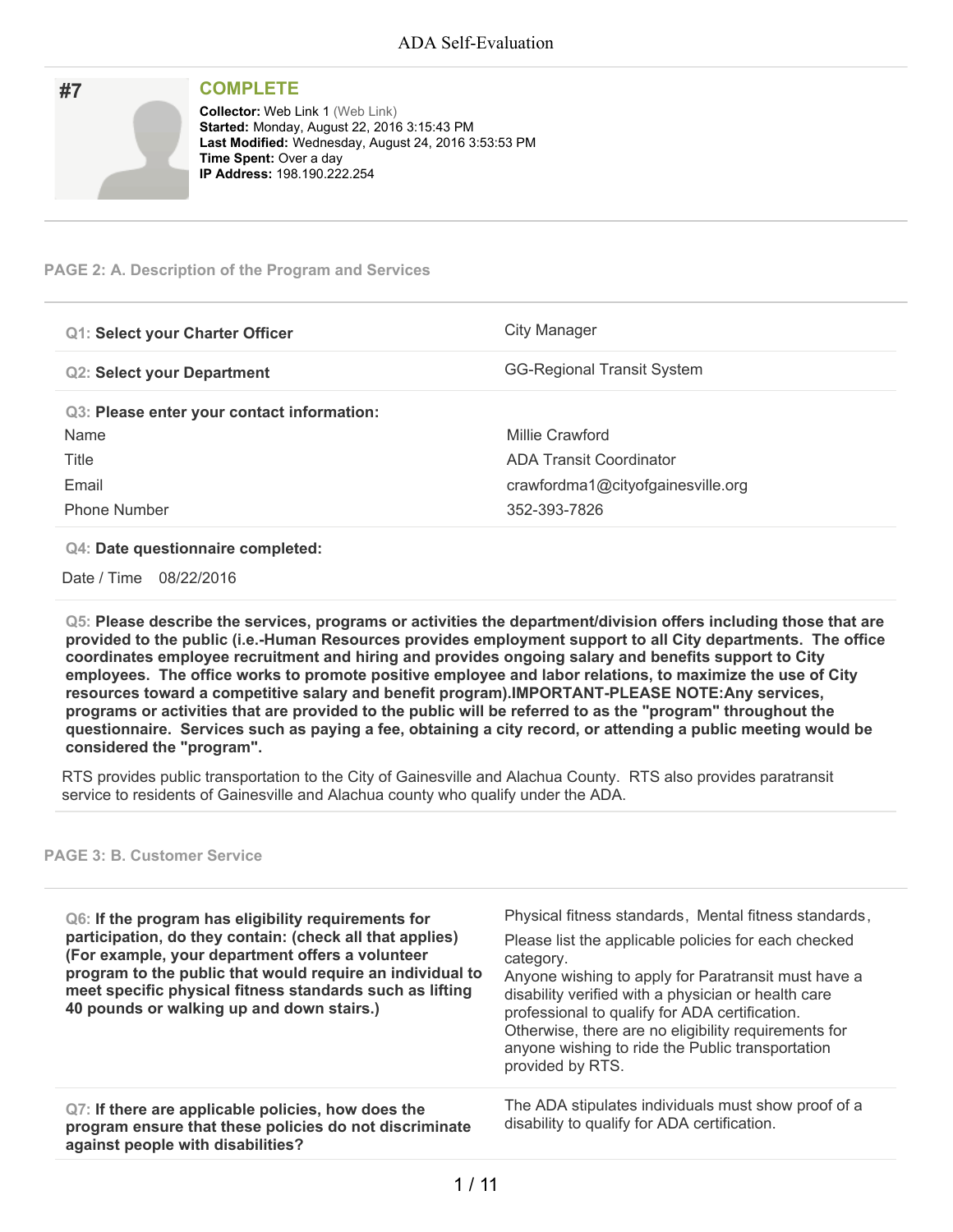| Q8: Is there a formal policy in place to respond to<br>requests from the general public for sign language, oral<br>and cued speech interpreters, or other modifications to<br>the program to allow people with disabilities to<br>participate?                                                               | Yes,<br>If yes, please describe and list the written policy:<br>The RTS ADA user guide provides information for<br>citizens wishing to use RTS. The RTS website also<br>has a tab that explains services available to the public.                                                                                                                                                                                                                                                                                           |
|--------------------------------------------------------------------------------------------------------------------------------------------------------------------------------------------------------------------------------------------------------------------------------------------------------------|-----------------------------------------------------------------------------------------------------------------------------------------------------------------------------------------------------------------------------------------------------------------------------------------------------------------------------------------------------------------------------------------------------------------------------------------------------------------------------------------------------------------------------|
| Q9: Does the program have standard operating<br>procedures in place to include a person with<br>disabilities? [For example, allowing a service animal into<br>a facility, allowing someone to bring a personal<br>attendant with them to a recreation class or moving an<br>event to an accessible location] | Yes,<br>If yes, please describe and list the written procedure:<br>Our City and Campus Bus Schedule lists rules for the<br>road that discusses Service Animals and Personal<br>Care Attendants (PCA's). Also the ADA<br><b>Complementary Paratransit Service Guide lists SOPs</b><br>for service animals and PCAs.                                                                                                                                                                                                          |
| Q10: Is the program staff that interacts with the<br>publictrained on the correct procedures to follow when a<br>person requests an interpreter?                                                                                                                                                             | Yes,<br>If yes, please describe the training:<br>Every summer RTS drivers are given refresher<br>training on the ADA. The training is either conducted<br>by the RTS training staff or by the Center for<br>Independent Living as part of our ADA certification<br>contract with them.                                                                                                                                                                                                                                      |
| Q11: How much notice is required to provide an<br>accommodation request?                                                                                                                                                                                                                                     | Timing is handled case-by-case depending on nature<br>of request                                                                                                                                                                                                                                                                                                                                                                                                                                                            |
| Q12: Do you track accessibility requests for the<br>program?                                                                                                                                                                                                                                                 | No,<br>If yes, please list how many requests have been<br>received in the past 12-36 months and what the<br>requests were for.<br>Because service is provided daily to individuals with<br>disabilities; If a paratransit ride is requested the<br>individual has to call the day before. MV<br>Transportation is the contractor providing ADA<br>Paratransit service and they handle 300 to 500 calls a<br>day for service.                                                                                                |
| Q13: Does the program charge an additional fee for<br>modifying the program for a person with disabilities?                                                                                                                                                                                                  | No,<br>If yes, please describe:<br>With a qualifier: ADA rides on the fixed route are<br>provided at no charge. There is a \$3.00 co-pay on the<br>paratransit service. RTS pays approx. \$30.00 for a<br>paratransit ADA trip, while the rider pays \$3.00. The<br>ADA specifies the transportation provider can charge<br>double the regular passenger fixed route charge for an<br>ADA paratransit trip. The fixed route costs a \$1.50 per<br>leg of the trip unless the rider purchases an all-day<br>pass for \$3.00. |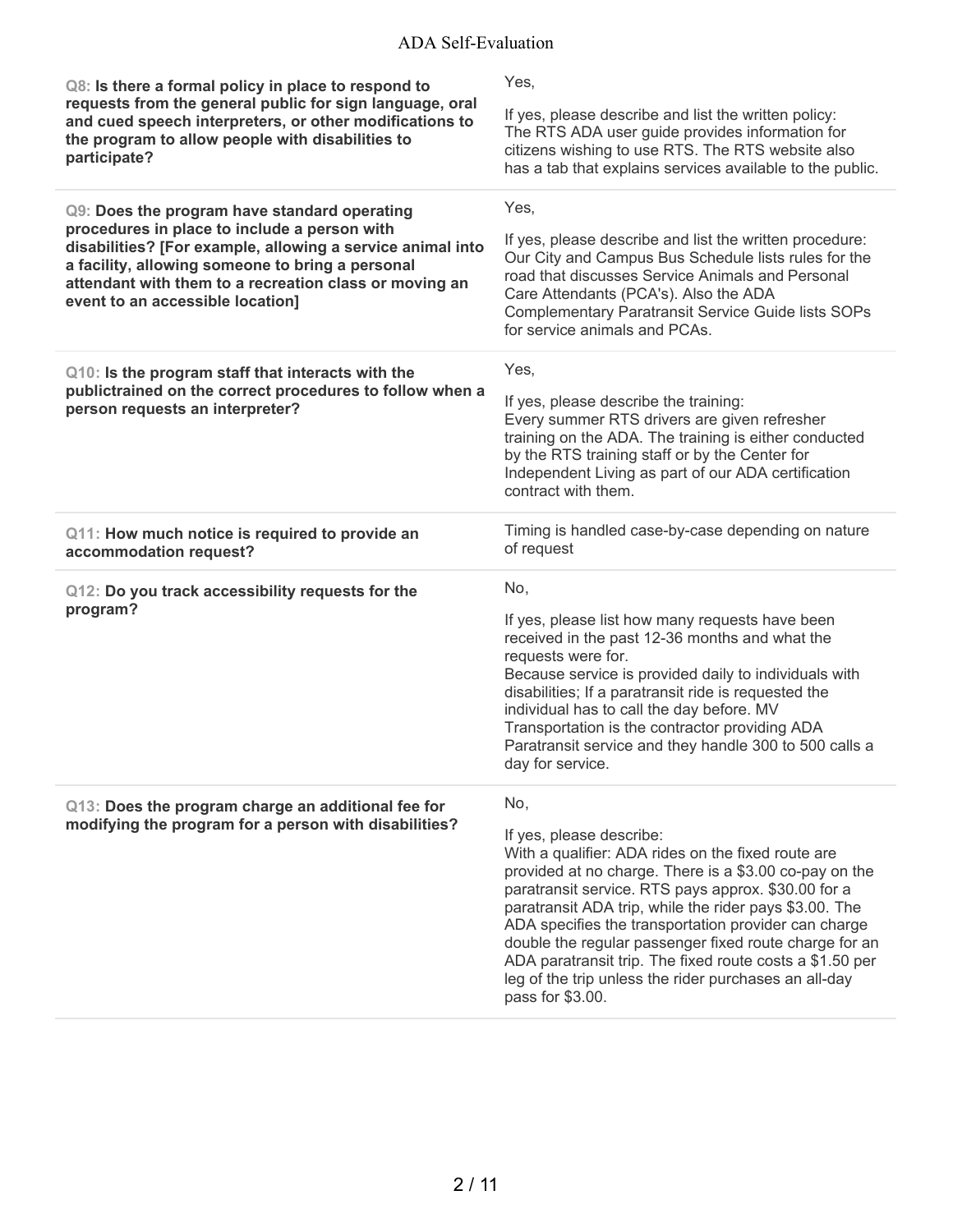| Q14: Are there any hard copy or digital forms required                                                                                                                                        | Yes,                                                                                                                                                                                                                                                                                                                                                                                                                            |
|-----------------------------------------------------------------------------------------------------------------------------------------------------------------------------------------------|---------------------------------------------------------------------------------------------------------------------------------------------------------------------------------------------------------------------------------------------------------------------------------------------------------------------------------------------------------------------------------------------------------------------------------|
| for admission or participation in the program (i.e. tests,<br>applications, registration forms, etc.)?                                                                                        | If yes, please list the forms:<br>A person wishing to apply for ADA certification makes<br>an appointment with the Center for Independent Living<br>(CIL) and with verification from their physician of their<br>disability they are screened to see if they meet the<br>criteria for ADA certification. All other riders are eligible<br>to ride the RTS system without any forms required for<br>admission to the bus system. |
| Q15: Do the forms contain a notice that the City does not<br>discriminate against people with disabilities?                                                                                   | No                                                                                                                                                                                                                                                                                                                                                                                                                              |
| Q16: Is an interview required prior to an applicant's                                                                                                                                         | Yes,                                                                                                                                                                                                                                                                                                                                                                                                                            |
| admission to the program?                                                                                                                                                                     | If yes, please describe the selection criteria used in<br>the interview.<br>In order to apply for ADA certification a professional<br>verification of disability is provided to the CIL.                                                                                                                                                                                                                                        |
| Q17: When hiring temporary or permanent employees,<br>does the program consistently use selection criteria that<br>does not discriminate based on disability?                                 | Don't Know                                                                                                                                                                                                                                                                                                                                                                                                                      |
| Q18: Does the program ensure individuals with<br>disabilities are allowed the opportunity to participate as<br>members of any program associated citizen's advisory<br>boards or committees?  | Yes,<br>If yes, please explain the process to ensure                                                                                                                                                                                                                                                                                                                                                                            |
|                                                                                                                                                                                               | opportunities are provided.<br>We have several individuals on our RTS advisory<br>committee that have disabilities.                                                                                                                                                                                                                                                                                                             |
| Q19: Are individuals with disabilities currently serving                                                                                                                                      | Yes,                                                                                                                                                                                                                                                                                                                                                                                                                            |
| on any of the program's advisory boards or<br>committees?                                                                                                                                     | If yes, list the committees:<br>RTS Community Advisory Board, The Passenger<br>Advisory Committee.                                                                                                                                                                                                                                                                                                                              |
| <b>PAGE 4: C. Notice Requirements</b>                                                                                                                                                         |                                                                                                                                                                                                                                                                                                                                                                                                                                 |
| 020: Is a "Notice under the Americans with Disabilities                                                                                                                                       | Yes,                                                                                                                                                                                                                                                                                                                                                                                                                            |
| Act" or a non-discrimination statement made accessible,<br>as needed, to program participants who may be persons<br>with disabilities?                                                        | If yes, please list all locations where it is available:<br>RTS website and the City and Campus Bus Schedule                                                                                                                                                                                                                                                                                                                    |
| <b>Q21: Does the non-discrimination statement include</b><br>information about the City's ADA Coordinator and how<br>to contact them or file a grievance?                                     | Yes                                                                                                                                                                                                                                                                                                                                                                                                                             |
| Q22: Is program staff that regularly interacts with the<br>public familiar with the City's ADA grievance/complaint<br>procedures when an incident of disability discrimination<br>is alleged? | Yes                                                                                                                                                                                                                                                                                                                                                                                                                             |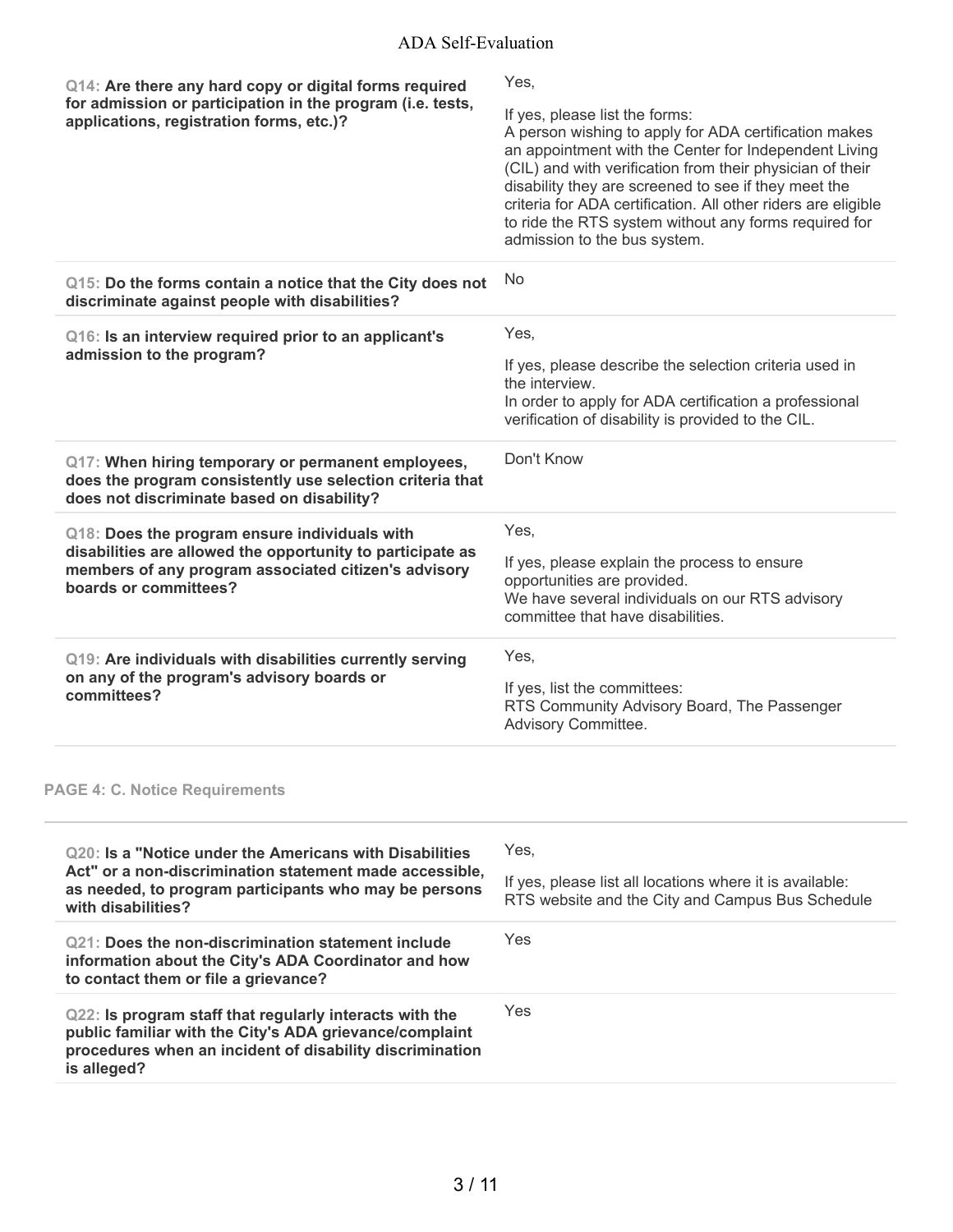| Q23: Does the program notify all persons that public<br>meetings, hearings, interviews, and conferences will be<br>held in accessible locations and that adaptive/auxiliary<br>aids (such as assistive listening devices, readers for the<br>blind, pen and paper) will be provided, upon request, to<br>participants with disabilities? | Yes,<br>If yes, please describe how the notifications are made<br>and how much advance notice is required to provide<br>accommodations.<br>When newspaper notices are placed to notify the<br>public of meetings a statement is placed that lets<br>persons with disabilities know the contact the ADA<br>Coordinator to request transportation and request<br>alternate formats as needed. |
|------------------------------------------------------------------------------------------------------------------------------------------------------------------------------------------------------------------------------------------------------------------------------------------------------------------------------------------|---------------------------------------------------------------------------------------------------------------------------------------------------------------------------------------------------------------------------------------------------------------------------------------------------------------------------------------------------------------------------------------------|
| Q24: Is there a formal policy in place to respond to<br>requests from the general public for note takers,<br>computer-assisted real time transcription services, and<br>other auxiliary aids and services for providing effective<br>communication?                                                                                      | If yes, please describe and list the written policy.<br>If there is a request from the public for alternative<br>formats the request will be accommodated.                                                                                                                                                                                                                                  |
| <b>PAGE 5: D. Printed Information</b>                                                                                                                                                                                                                                                                                                    |                                                                                                                                                                                                                                                                                                                                                                                             |
| Q25: Does the program have printed materials (i.e.<br>forms, newsletters, brochures, calendars, fact sheets)<br>that are made available to the public?                                                                                                                                                                                   | Yes,<br>If yes, please describe the printed materials.<br>The City and Campus Bus Schedule and the ADA<br>complementary Paratransit Service Guide                                                                                                                                                                                                                                           |
| Q26: Who manages the printed materials?                                                                                                                                                                                                                                                                                                  | My department manages printed material                                                                                                                                                                                                                                                                                                                                                      |
| Q27: Is there a formal policy in place to respond to<br>requests from the general public for alternate document<br>formats of the printed materials that are made to the<br>public?                                                                                                                                                      | Yes,<br>If yes, please describe and listthe written policy.<br>In the ADA Complementary Paratransit Service Guide                                                                                                                                                                                                                                                                           |
| Q28: What types of alternate document formats does the<br>program make available when requested? (Check all that<br>apply)                                                                                                                                                                                                               | Enlarged print,<br>Please list other media type(s):<br>This question is not working correctly, RTS will<br>provide CD's of Audio recording, Braille, Large print,<br>email upon request.                                                                                                                                                                                                    |
| Q29: How much notice is required to provide the<br>alternate document formats?                                                                                                                                                                                                                                                           | 2-4business days                                                                                                                                                                                                                                                                                                                                                                            |
| Q30: Do you track accessibility requests for alternate<br>formats of printed material?                                                                                                                                                                                                                                                   | <b>No</b>                                                                                                                                                                                                                                                                                                                                                                                   |
| Q31: Does the program charge an additional fee for<br>providing materials in alternative formats for people with<br>disabilities?                                                                                                                                                                                                        | <b>No</b>                                                                                                                                                                                                                                                                                                                                                                                   |
| Q32: Does the program include images of individuals<br>with disabilities in the printed materials and<br>publications?                                                                                                                                                                                                                   | Yes, photos of individuals with disabilities are included                                                                                                                                                                                                                                                                                                                                   |
|                                                                                                                                                                                                                                                                                                                                          |                                                                                                                                                                                                                                                                                                                                                                                             |

**PAGE 6: E. Television and Audiovisual Public Information**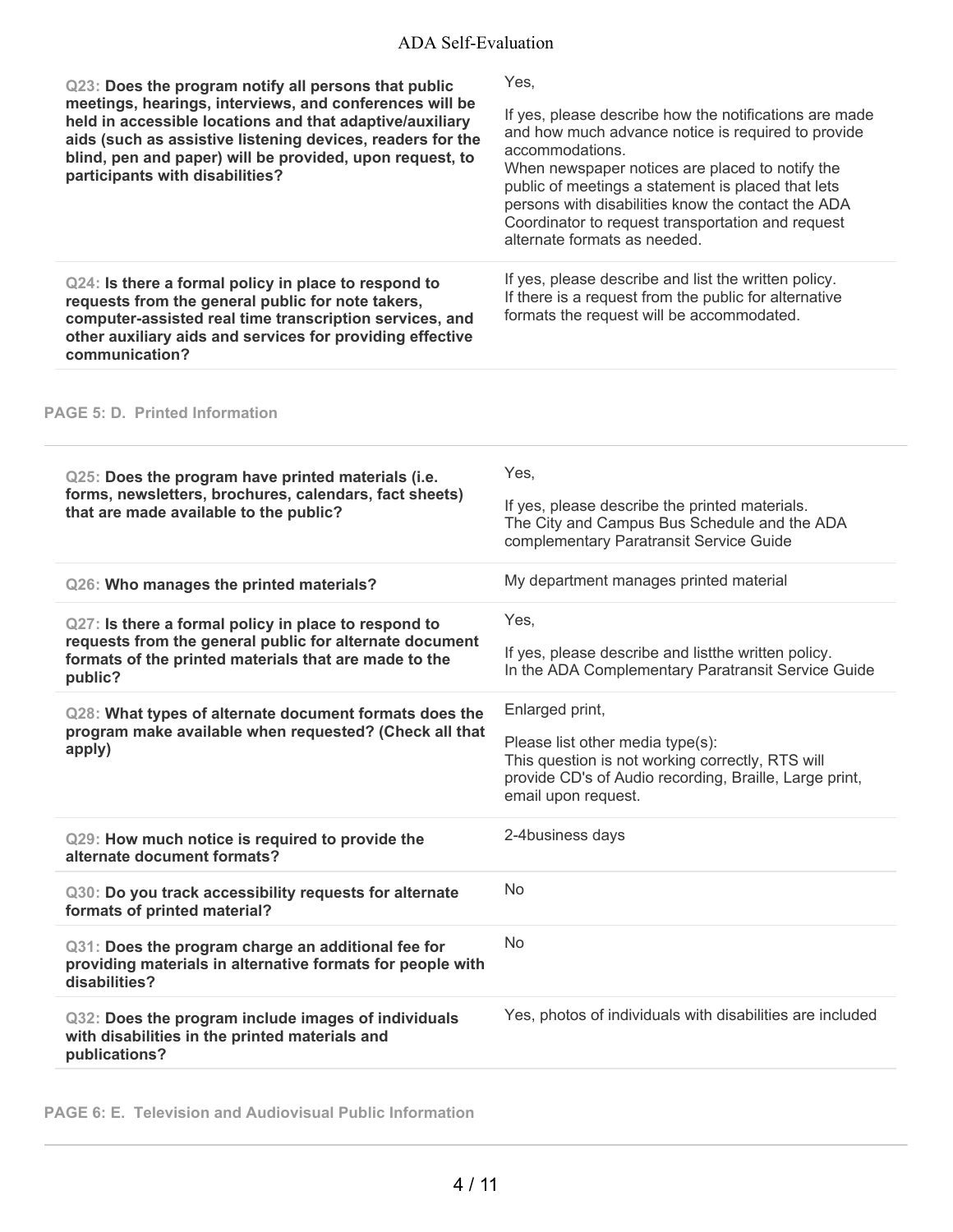| Q33: Does the program produce audiovisual (film,<br>videotape, television, digital) presentations, or website<br>demonstrations/webinars for the public or provide these<br>types presentations to the public? | Yes,<br>If yes, please list the types of presentations that are<br>provided:<br>The RTS website has a video of rules of the road.                                                                                             |
|----------------------------------------------------------------------------------------------------------------------------------------------------------------------------------------------------------------|-------------------------------------------------------------------------------------------------------------------------------------------------------------------------------------------------------------------------------|
| Q34: Is there a formal policy in place to respond to<br>requests from the general public for accessible<br>audiovisual, televised or online presentations provided<br>to the public?                           | <b>No</b>                                                                                                                                                                                                                     |
| Q35: What types of accessible audio/visual, televised or<br>online presentation formats does the program make<br>available when requested?                                                                     | Other,                                                                                                                                                                                                                        |
|                                                                                                                                                                                                                | Please list the other formats:<br>RTS will provide an alternative format on request                                                                                                                                           |
| Q36: How much notice is required to provide the<br>accessible presentation formats?                                                                                                                            | 2-4business days                                                                                                                                                                                                              |
| Q37: Do you track accessibility requests for accessible<br>presentation formats?                                                                                                                               | No.                                                                                                                                                                                                                           |
| Q38: Does the program charge an additional fee for<br>providing presentations in accessible formats for people<br>with disabilities?                                                                           | <b>No</b>                                                                                                                                                                                                                     |
| Q39: Do the audio/visual presentations include<br>portrayals of individuals with disabilities?                                                                                                                 | Yes, individuals with disabilities are portrayed                                                                                                                                                                              |
| PAGE 7: F. Website                                                                                                                                                                                             |                                                                                                                                                                                                                               |
| Q40: Does the program provide information about its                                                                                                                                                            | Yes,                                                                                                                                                                                                                          |
| offerings to the public on the internet?                                                                                                                                                                       | If yes, please list the URL: Go-RTS.com                                                                                                                                                                                       |
| Q41: What information is provided on the internet?                                                                                                                                                             |                                                                                                                                                                                                                               |
| Please describe briefly:                                                                                                                                                                                       | The ADA Complementary Paratransit Service<br>Guide, also a word version that is JAWS<br>accessible and an audio file of the ADA service<br>guide; Full bus schedule, Rider Alerts, Trip<br>Planning, How to ride info.        |
| Q42: Does the webpage(s) include information about the<br>accessibility of the facilities (parking, bathrooms,<br>assistive listening devices, etc.) where the program is<br>offered?                          | Yes,                                                                                                                                                                                                                          |
|                                                                                                                                                                                                                | If yes, please briefly describe what information is<br>provided about accessibility:<br>RTS buses are equipped with running signs that mirror<br>what is announced by the talking bus system making<br>ADA stop announcements |
| Q43: Who manages the information regarding the<br>facilities, programs and services provided on the<br>internet?                                                                                               | The department manages the webpage(s) content                                                                                                                                                                                 |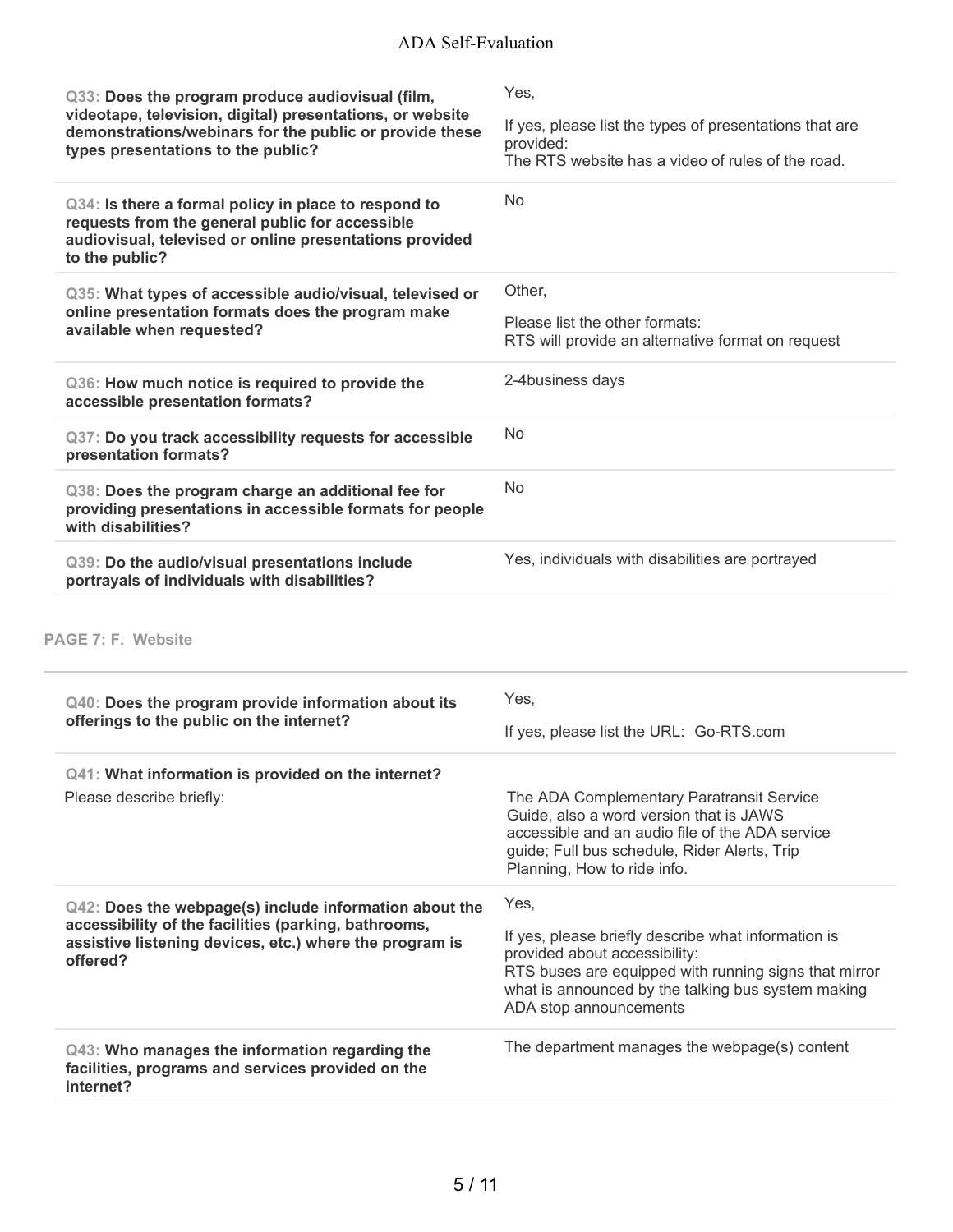| Q44: Does the website home page include easily<br>locatable information, including a telephone number and<br>email address, for use in reporting website accessibility<br>problems and requesting accessible services and<br>information?                                                                                                     | Yes       |
|-----------------------------------------------------------------------------------------------------------------------------------------------------------------------------------------------------------------------------------------------------------------------------------------------------------------------------------------------|-----------|
| Q45: Do all links have a text description that can be read<br>by a screen reader (not just a graphic or "click here")?                                                                                                                                                                                                                        | No        |
| Q46: Do all the photographs, maps, graphics and other<br>images on the webpages currently have HTML tags<br>(such as an "alt" tag or a long description tag) with text<br>equivalents of the material being visually conveyed?                                                                                                                | <b>No</b> |
| Q47: Are all the documents posted on the webpages<br>available in HTML or other text-based format (for<br>example rich text format (RTF) or word processing<br>format), even if they are also provided in another format,<br>such as Portable Document Format (PDF)?                                                                          | Yes       |
| Q48: If a webpage has data charts or tables, is HTML<br>used to associate all data cells with column and row<br>identifiers?                                                                                                                                                                                                                  | <b>No</b> |
| Q49: Do all video files available on the webpages have<br>audio descriptions of what is being displayed to provide<br>access to visually conveyed information for people who<br>are blind or have low vision?                                                                                                                                 | No        |
| Q50: Do all video files on the webpages have written<br>captions of spoken communication to provide access to<br>people who are deaf or hard of hearing?                                                                                                                                                                                      | <b>No</b> |
| Q51: Does the top of each page with navigation links<br>have a "skip navigation" link?[This feature directs<br>screen readers to bypass the row of navigation links and<br>start at the webpage content, thus enabling people who<br>use screen readers to avoid having to listen to all the<br>links each time they add more to a new page.] | <b>No</b> |
| Q52: Is the webpage content regularly (at least annually)<br>tested for accessibility to ensure it is usable by people<br>with disabilities, including those who use speaking<br>browsers?                                                                                                                                                    | No        |
| Q53: Is there a formal policy established to<br>ensurewebpages will be accessible?                                                                                                                                                                                                                                                            | No        |
| Q54: Is the policy posted on the webpage, where it can<br>be easily located?                                                                                                                                                                                                                                                                  | <b>No</b> |
| Q55: Is there a standard operating procedure in place to<br>ensure that new and modified webpages and content are<br>accessible?                                                                                                                                                                                                              | No        |
| Q56: Does the in-house communications staff and<br>department contacts responsible for webpage content<br>development receive training on the guidelines for<br>website accessibility?                                                                                                                                                        | <b>No</b> |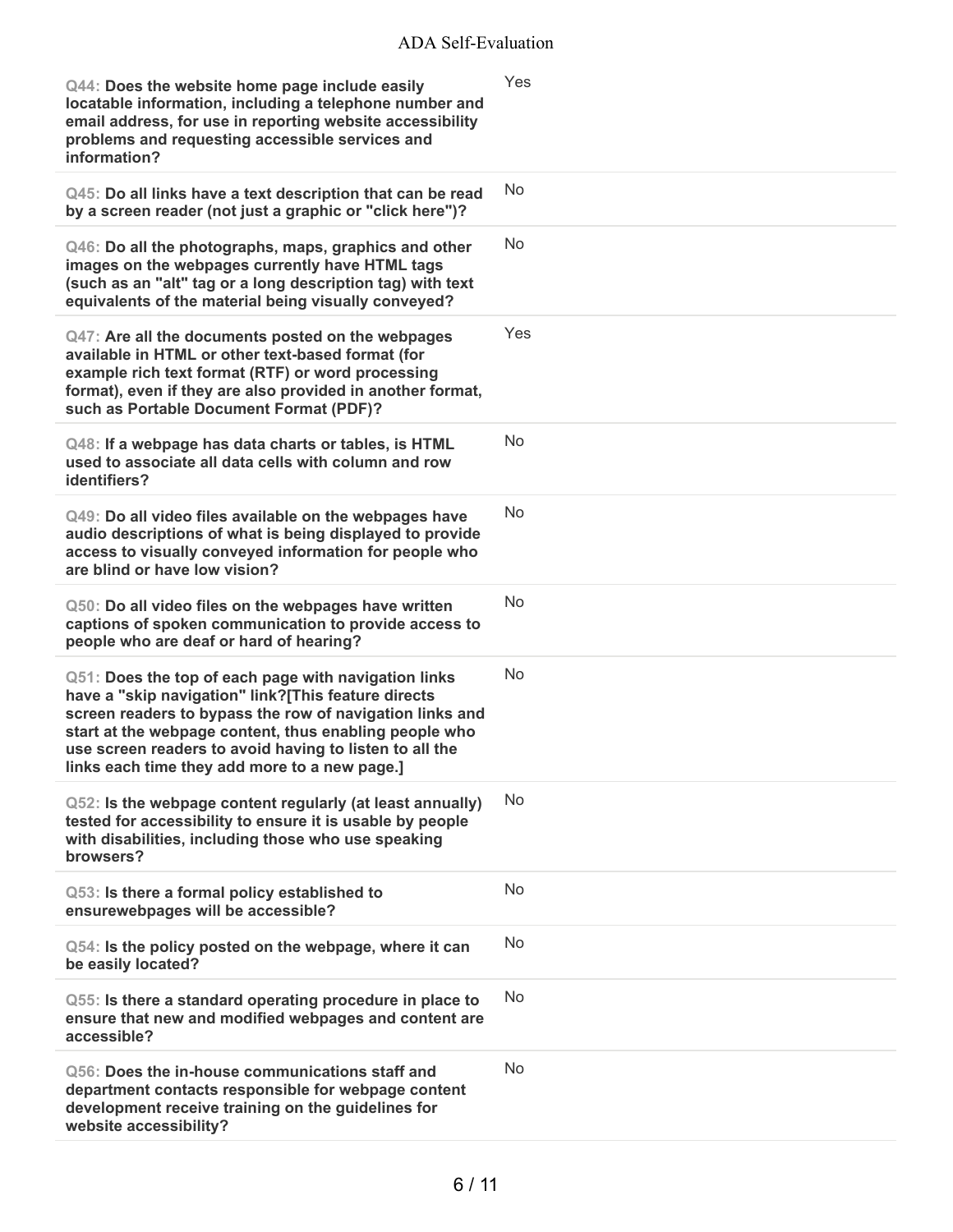## **PAGE 8: G. Public Telephones and Communication Devices**

| Yes                                                                                                                                                                                                                                  |
|--------------------------------------------------------------------------------------------------------------------------------------------------------------------------------------------------------------------------------------|
| No                                                                                                                                                                                                                                   |
| Other,<br>Other (Please List):<br>Third party relay systems do not require the person<br>receiving the call to do anything by answer the phone                                                                                       |
| <b>No</b>                                                                                                                                                                                                                            |
| No,<br>If yes, please describe the training here:<br>But to receive a call there is really no training required<br>other to answer the phone and listen. RTS does not<br>currently have the equipment but obtain it if<br>necessary. |
|                                                                                                                                                                                                                                      |
| No                                                                                                                                                                                                                                   |
| Yes,<br>If yes, please describe how the equipment is made<br>accessible.<br>RTS Bus are equipped with wheelchair ramps or lifts<br>and have talking buses making ADA stop<br>announcements and rolling signs mirroring what is       |
| announced by the talking bus.                                                                                                                                                                                                        |
| for a caller to bypass the menu and speak directly with a                                                                                                                                                                            |

**PAGE 10: I. Public Meetings**

**Q65: Does the program hold public meetings, hearings or conferences?** Yes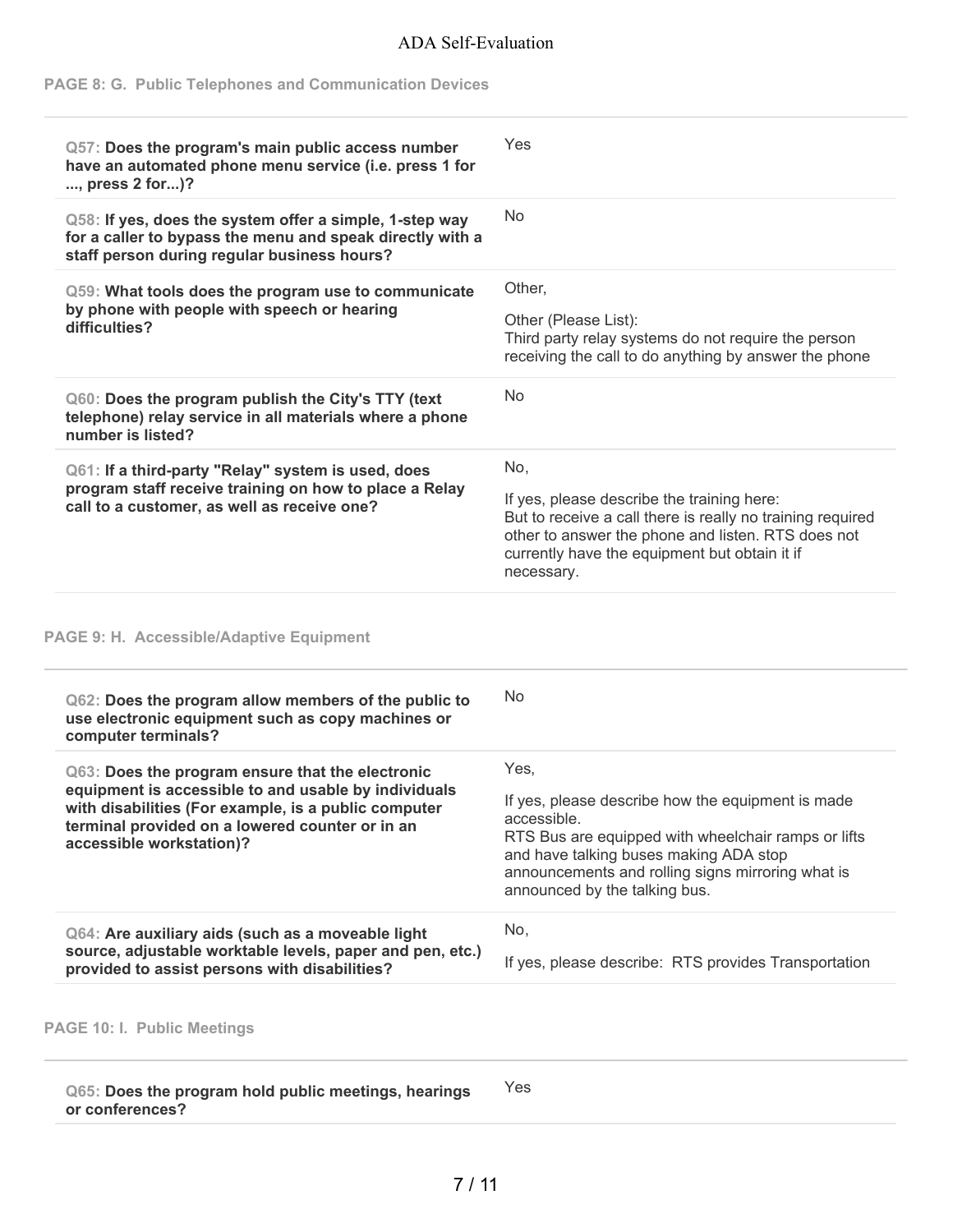| Q66: Does the program require that public meetings,<br>hearing, and conferences be held in accessible<br>locations?                                                                                                                                | Yes                                                                                                                                                                                                                                                                                                                               |
|----------------------------------------------------------------------------------------------------------------------------------------------------------------------------------------------------------------------------------------------------|-----------------------------------------------------------------------------------------------------------------------------------------------------------------------------------------------------------------------------------------------------------------------------------------------------------------------------------|
| Q67: Do all printed or electronic materials about<br>program-sponsored/hosted public events, public<br>meetings, public hearings, or public appearances by and<br>with City officials include instructions about how to<br>request accommodations? | Yes,<br>If yes, please describe the instructions provided and<br>how much advance notice is required to provide<br>accommodations:<br>Newspaper notices of meeting include a statement<br>about requesting accommodations. RTS provides<br>transportation upon request and with enough notice (2-<br>4 day) braille agendas. Prim |
| Q68: If yes, what types of accommodations can the<br>program provide to the public when requested?                                                                                                                                                 | Other (please list)<br>Primarily transportation is provided, but upon request<br>EEO would be contacted to see about providing<br>whatever type of accommodation is requested                                                                                                                                                     |
| Q69: How many Assistive listening devices are made<br>available for public meetings?                                                                                                                                                               | Don't Know                                                                                                                                                                                                                                                                                                                        |
| Q70: Does the program charge an additional fee for<br>providing accommodations for people with disabilities?                                                                                                                                       | No                                                                                                                                                                                                                                                                                                                                |
| <b>PAGE 11: J. Transportation Services</b>                                                                                                                                                                                                         |                                                                                                                                                                                                                                                                                                                                   |
| Q71: Does the program provide transportation to<br>volunteers, visitor, or program participants?                                                                                                                                                   | Yes,<br>If yes, please describe<br>Upon request the day before the event                                                                                                                                                                                                                                                          |
| Q72: Does the program have procedures to make<br>transportation accessible to persons who have visual,<br>hearing, mobility and learning disabilities?                                                                                             | Yes,<br>If yes, please identify the disability and procedures to<br>make transportation accessible.<br>RTS vehicles are equipped with lifts and the buses<br>make ADA stop announcements; and rolling signs<br>mirror what the talking bus is announcing.                                                                         |
| PAGE 12: K. Tours and Trips                                                                                                                                                                                                                        |                                                                                                                                                                                                                                                                                                                                   |
| Q73: Does the program provide facility tours or organize<br>trips for members of the pubic?                                                                                                                                                        | No                                                                                                                                                                                                                                                                                                                                |

| Q74: Does the program have procedures to make the                                                          | Yes.                                                                                                            |
|------------------------------------------------------------------------------------------------------------|-----------------------------------------------------------------------------------------------------------------|
| tours and trips accessible to individuals who have<br>visual, hearing, mobility and learning disabilities? | If yes, please identify the disability and procedures to<br>make the transportation accessible:<br>upon request |

# **PAGE 13: L. Use of Consultants and Contractors**

L.

÷,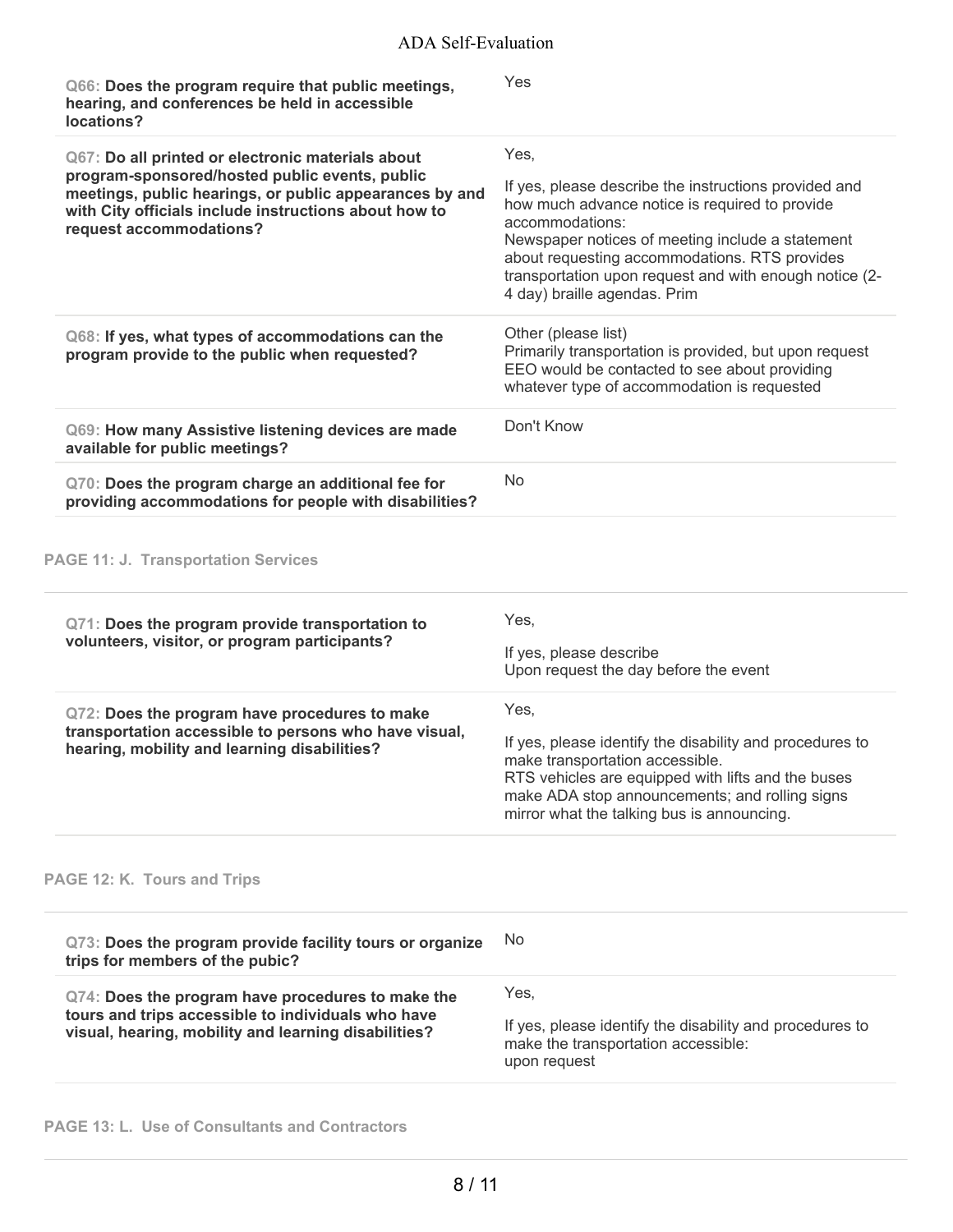| Q82: Does the program provide full and equal access to<br>ALL its participants, regardless of ability?                                                                                                                       | Yes                                                                                                                                                                                                                                                                                 |
|------------------------------------------------------------------------------------------------------------------------------------------------------------------------------------------------------------------------------|-------------------------------------------------------------------------------------------------------------------------------------------------------------------------------------------------------------------------------------------------------------------------------------|
| PAGE 16: O. Training and Staffing                                                                                                                                                                                            |                                                                                                                                                                                                                                                                                     |
| Q81: Does program staff notify both private entities and<br>staff of their obligations to facilitate participation of<br>individuals with disabilities in those special events or<br>private events held on public property? | Other (please specify)<br>Don't Know; but all our facilities are accessible                                                                                                                                                                                                         |
| PAGE 15: N. Special Events and Private Events on City Property                                                                                                                                                               |                                                                                                                                                                                                                                                                                     |
| Q80: Is the evacuation plan or instructions posted in a<br>visible and accessible area of each floor in all programs<br>and public facilities?                                                                               | Yes                                                                                                                                                                                                                                                                                 |
| Q79: If yes, isstaff at each program facility trained to<br>carry out the instructions of the plan or procedures?                                                                                                            | Yes,<br>If yes, please describe the training.<br>All personnel were required to complete NIMIS training                                                                                                                                                                             |
| Q78: Does program staff have a plan or procedures in<br>place that describe how to evacuate people with<br>disabilities from the program facility during an<br>emergency?                                                    | Yes,<br>If yes, please describe the procedures:<br>RTS is part of the Emergency Operations Center ESF<br>1 and is responsible for helping to evacuate persons<br>with disabilities who have registered with the county                                                              |
| <b>PAGE 14: M. Emergency Evaluation Procedures</b>                                                                                                                                                                           |                                                                                                                                                                                                                                                                                     |
| Q77: When selecting contractors or vendors, does the<br>program use criteria that does not discriminate based on<br>ability?                                                                                                 | Yes,<br>If yes, please describe:<br>RTS is required to select contractors per the FTA<br>purchasing guidelines that include the Federal<br>Clauses.                                                                                                                                 |
| Q76: Does program staff monitorconsultants or<br>contractors obligations to facilitate participation of<br>individuals with disabilities?                                                                                    | Yes,<br>Other (please specify)<br>Both MV Transportation and the CIL daily deal with<br>individuals who have disabilities                                                                                                                                                           |
| Q75: Are consultants or contractors who bid on capital<br>projects or other contractual work for the program<br>required to signstatements attesting to their intent to<br>comply with the ADA?                              | Yes,<br>If yes, please include the statement agreed to by<br>contractors and consultants:<br>Both contractors' primary function is to deal with<br>persons with disabilities, one to transport them, the<br>other to determine their eligibility under the ADA for<br>certification |
|                                                                                                                                                                                                                              |                                                                                                                                                                                                                                                                                     |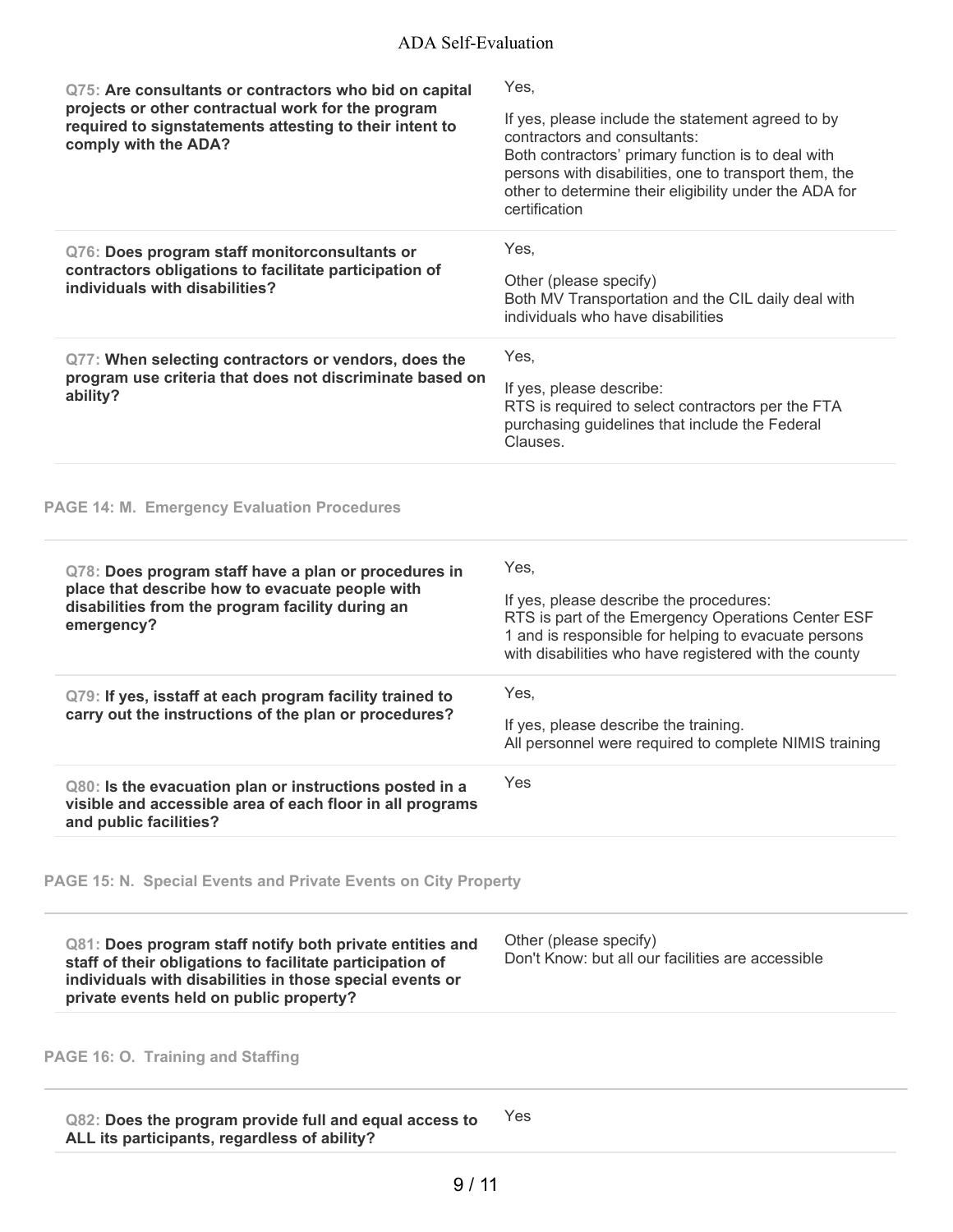#### **Q83: How is program staff that have contact with the public informed of the department's obligations and policies that enables persons with disabilities to participate in the program?**

Marketing provides accessible materials and our buildings are and vehicles are accessible

| Q84: Does the program staff who maintain contact with<br>the public receive training on interacting with people<br>with disabilities?                                                                                                  | Yes, staff training provided,<br>If yes, please describe the staff training process:<br>Disability awareness training is provided every year<br>during the summer as part of refresher training |
|----------------------------------------------------------------------------------------------------------------------------------------------------------------------------------------------------------------------------------------|-------------------------------------------------------------------------------------------------------------------------------------------------------------------------------------------------|
| Q85: Is there program staff who would be able to<br>provide better customer service if they had training in<br>American Sign Language (ASL) or other means of<br>communicating with people who have hearing or speech<br>difficulties? | Yes,<br>If yes, please list staff/positions that would benefit<br>from additional training:<br>The ADA Transit coordinator, Road Supervisors, and<br>our Customer service personnel             |
| Q86: Would other training or technical assistance<br>services be helpful to program staff such as (check all<br>that apply):                                                                                                           | Developing policies and procedures                                                                                                                                                              |
| Q87: Is there program staff that provide emergency<br>services to the public?                                                                                                                                                          | Yes                                                                                                                                                                                             |
| Q88: If yes, have they had training in American Sign<br>Language or other means of communicating in<br>emergency situations with people who have hearing or<br>speech difficulties?                                                    | Yes,<br>If yes, please describe the staff training process:<br>Front line supervisor, road supervisors, and customer<br>service personnel                                                       |

**PAGE 17: P. Facilities**

Q89: List all facilities, or portions of facilities, used for department or division programs. For each facility, designate the activity for which it is used.A separate sheet of paper can be included to list the facilities.

Rosa Parks Downtown Station, the Butler Plaza transfer station and all the bus stops in Gainesville both are points of access for the bus system

|  | Q90: Has the program received requests to improve their<br>programs' or facilities' accessibility in the past 3 years? | Yes.<br>If yes, please describe the types of requests that<br>were received and how many.<br>I don't know how many requests have been made.<br>RTS developed a Bus Stop improvement plan to have<br>a systemic way to bring all of the 1100+ bus stops into<br>ADA compliance. Additionally, if a person with a<br>disability utilizes a specific bus stop and requests the<br>stop to be improved then RTS will move the stop to<br>the front of the list and improve the stop as required. |
|--|------------------------------------------------------------------------------------------------------------------------|----------------------------------------------------------------------------------------------------------------------------------------------------------------------------------------------------------------------------------------------------------------------------------------------------------------------------------------------------------------------------------------------------------------------------------------------------------------------------------------------|
|--|------------------------------------------------------------------------------------------------------------------------|----------------------------------------------------------------------------------------------------------------------------------------------------------------------------------------------------------------------------------------------------------------------------------------------------------------------------------------------------------------------------------------------------------------------------------------------------------------------------------------------|

**PAGE 18: Q. Suggestions**